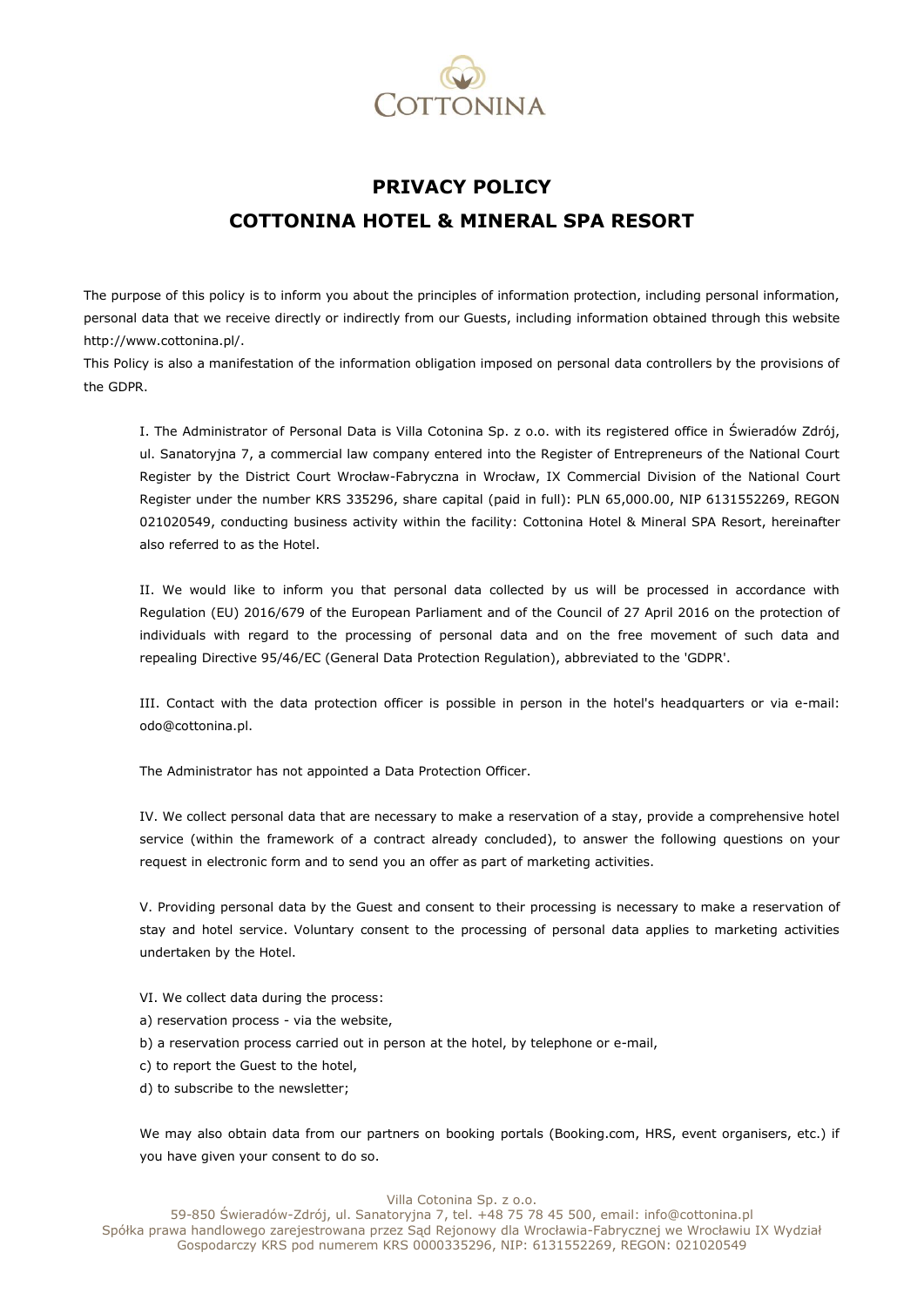

VII. We process the following categories of data:

1. When booking via the website, it is possible to open a Guest's account or making a one-time reservation.

A. When creating an account on the hotel's website, the Guest sets his/her own password to the account, and provides the following data:

- a) Surname and forename,
- b) Address (street, house/apartment number, postcode and city),
- c) Telephone number,
- d) E-mail address,
- e) Entrepreneur's data (company, business address, TIN),
- f) Credit card number/bank account number;

The above mentioned data may be changed by the Guest himself after logging in to their account.

B. For a one-time reservation made by the website, the scope of collected data is the same as when creating an account, plus the country of residence of the guest.

2. During bookings made in person, by phone or e-mail, as well as during check-in, the following data are collected in the hotel:

- a) Name and surname,
- b) Address (street, house/apartment number, postcode and city),
- c) Telephone number,
- d) E-mail address,
- e) Entrepreneur's data together with VAT number (in case of VAT invoice for entrepreneur),
- f) Registration number of the vehicle belonging to the Customer (in the case of using from the hotel car park),
- g) Identity card number.

3. When a Guest provides us with his/her credit card details during the booking process, he/she will be redirected to the merchant's payment card site, which ensures the security of their transaction.

4. When you sign up for the newsletter, only your e-mail address is given. However, once this address has been obtained, the Hotel may have access to other Guest data, which it provides in connection with the e-mail settings made.

5. Children's data such as name, surname, nationality and date of birth will only be collected from their parents or legal guardians in order to determine their age and their rights of discounts in relation to this age and for the purposes related to the implementation of local fees (climate fee) and statistical fees (obligation of the Central Statistical Office).

6. During the stay at the hotel, due to the fact of monitoring the facility for security reasons, as well as the protection of property belonging to the hotel and its guests - personal data related to the image of persons staying at the hotel are processed.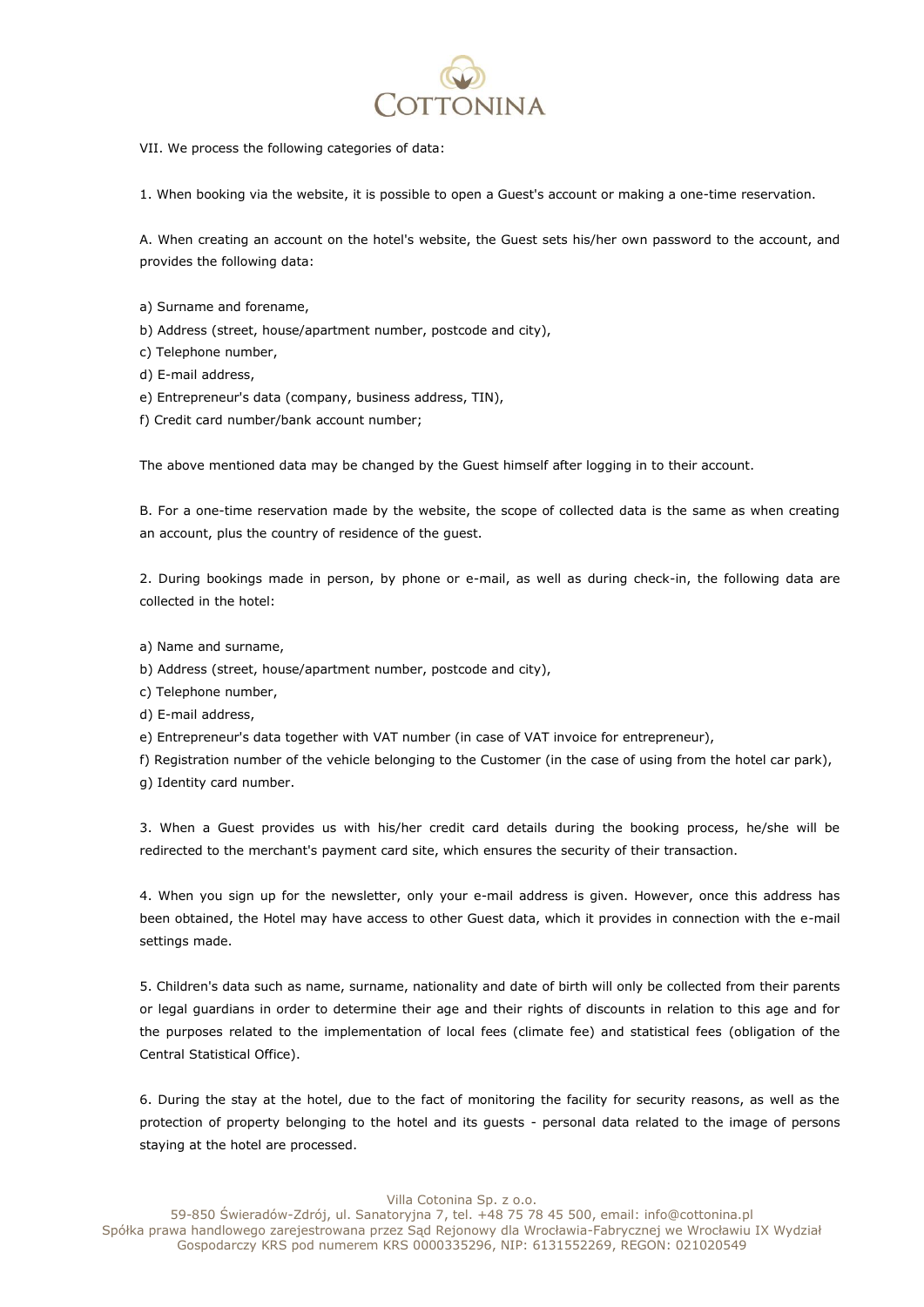

7. When using the Hotel's website, additional information is automatically collected (IP address assigned to the computer from which the hotel's website was accessed, external IP address of the Internet service provider, domain name, browser type, access time, operating system type).

VIII. We use the collected data for the following purposes:

- 1. Fulfilling our obligations to Guests.
- 2. Handling of room reservations and requests for accommodation:
	- Creation and storage of legal documentation in accordance with accounting standards.
- 3. Handling the Guest's stay at the Hotel:
	- o monitoring the use of services (telephone, bar, spa services, etc.)
	- o managing access to rooms,
	- o internal management of lists of guests who behaved improperly during their stay at the hotel (aggressive and anti-social behaviour, breach of contract with the hotel, breach of security rules, theft, causing damage and vandalism, payment problems).
- 4. Improvement of hotel service, especially:
	- o during the processing of Guest's personal data within the framework of our marketing programme in order to conduct marketing activities, brand promotion, etc. and a better understanding of the requirements and wishes of our Guests,
	- $\circ$  to better adapt our products and services to the requirements of our Guests,
	- o for matching commercial offers and promotional messages sent to Guests,
	- o to inform our Guests about special offers and new services of the hotel.
- 5. Managing relations with guests before, during and after their stay:
	- o using loyalty program service,
	- o segmentation operations based on booking history and guest preferences to send customized messages,
	- $\circ$  the production of statistics and the calculation of trade results, as well as reporting,
	- o providing contextual data to be used by the offer proposals tool when a Guest visits the Hotel's website or books a room,
	- o sending newsletters, promotions and offers of tourist and hotel services, as well as telephone and electronic contact with the Guest,
	- o handling cancellation requests, promotions, travel offers and satisfaction surveys, to take into account the right to object.
- 6. Improvement of hotel services, in particular:
	- o handling complaints,
	- o offering loyalty benefits to Guests.
- 7. Ensuring security and improving the use of the Hotel's website:
	- o improvement of navigation,
	- o the implementation of safeguards and fraud prevention measures.

8. Ensuring compliance with legal provisions (e.g. for keeping accounting records).

IX. Access to Guests' personal data is only granted to authorized employees of the Hotel and Processors with whom separate agreements have been concluded (subcontractors providing services for the Hotel). The data may also be made available to entities authorized under applicable laws.

Villa Cotonina Sp. z o.o.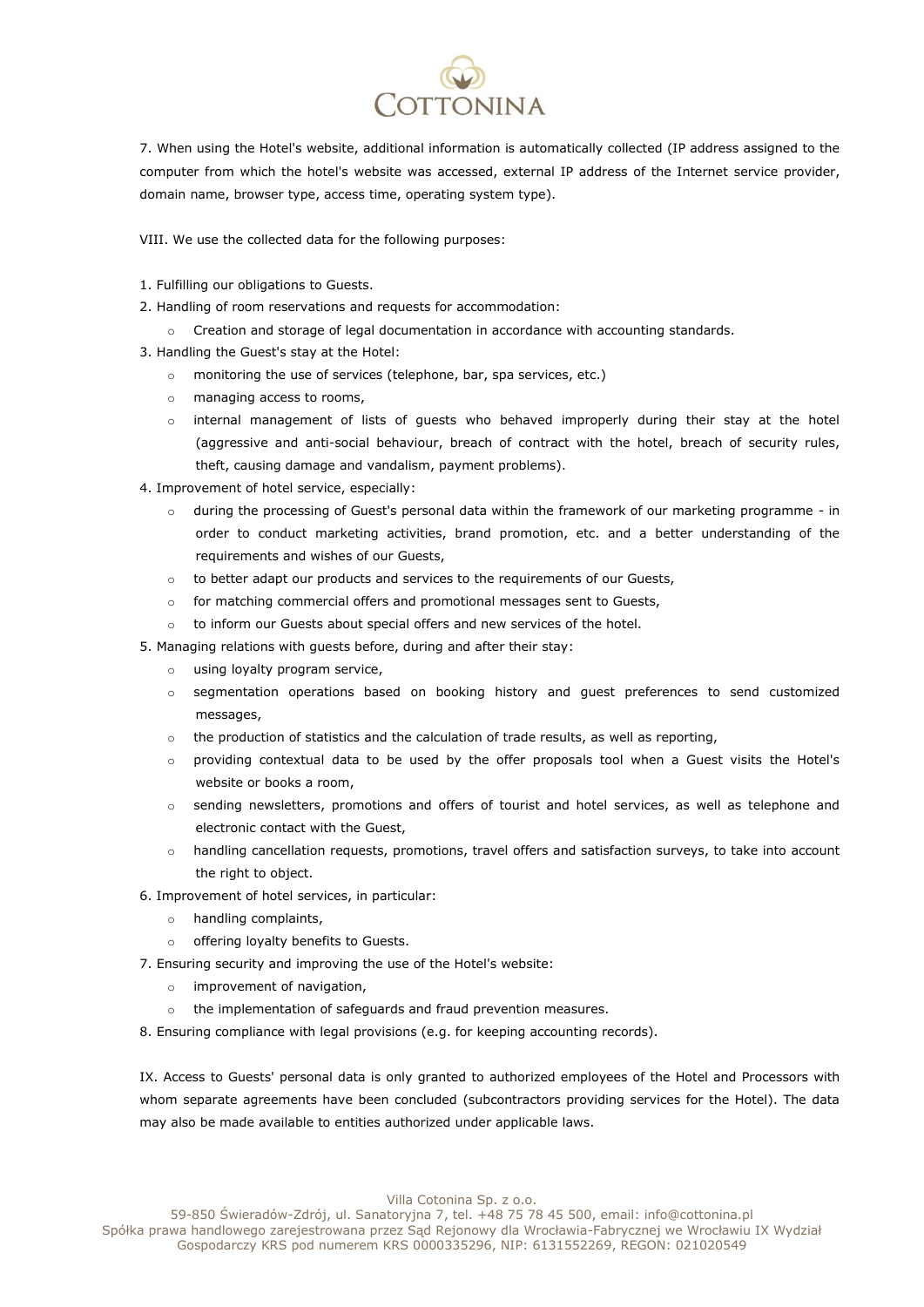

X. The Cottonina Hotel & Mineral Spa Resort takes appropriate technical and organizational measures, in accordance with applicable laws, in order to ensure maximum protection of personal data of our Guests.

XI. Guests at Cottonina Hotel & Mineral Spa Resort have the right to access, correct, transfer and receive a copy of the personal data processed by the Hotel. In addition, they shall have the right to withdraw their consent at any time, to request that their processing be limited, or to have their personal data deleted, and the right to be forgotten when processing personal data for marketing purposes.

XII. The Hotel undertakes - on the basis of automated processing of personal data, including profiling decisions concerning your guests. These actions have been described for the purposes of personal data processing and are primarily intended to help us direct the personalised offer to the preferences of our Guests and to adjust the offer to those preferences and declared needs. The described processes are used by the Hotel within the functionality provided by cookies (the rules of operation of which we have described in point XVI), as well as within the newsletter.

XIII. Data collected for the purpose of providing hotel services will be processed for the period specified in the law, and in the case of data collected on the basis of consent - until this consent is revoked. However, the withdrawal of consent shall not affect the validity of processing operations undertaken before its withdrawal.

XIV. Data obtained from monitoring shall be deleted no later than 30 days from the date of their registration, except to protect them in order to preserve the course of an event causing personal injury or property damage. In such a case, the storage period depends on the period of pursuing claims by an authorised person or on the period indicated by the authorised state authority.

XV. If it is found that personal data are processed illegally, you have the right to lodge a complaint with the President of the Office for the Protection of Personal Data (PUODO).

## I. Cookies policy

1. The Hotel's website (hereinafter referred to as the "Website") does not automatically collect any information, except for the information contained in cookies. The Guest is informed about their use during the first visit to the Hotel's website by displaying a message in a window. Acceptance of information such as direct access to the service - without changing the settings of the browser - means consent to the functioning of these files in the device of a person using the Hotel's website.

2. Cookies are IT data, in particular text files, which are stored in the end device of the Service User and are intended for use of the Website. Cookies usually contain the name of the website from which they originate, the duration of storage on the terminal equipment and a unique number.

3. The entity placing cookies on the end device of Service User and gaining access to them is the operator of the Service.

4. Cookie files are used in order to: a. adjust the content of the Website to the User's preferences and optimize the use of the Website; In particular, these files allow to recognize Service User's device and properly display the website, adjusted to his or her individual needs; b. create statistics that help to understand how Service Users use the websites, which enables improvement of their structure and content; c. maintain Service User's session (after logging in), thanks to which the User does not have to re-enter login and password on each subpage of the Service;

5. Within the Service two basic types of cookies are used: "session" cookies and "permanent" cookies. "Session" cookies are temporary files that are stored in the User's terminal device until the User logs out,